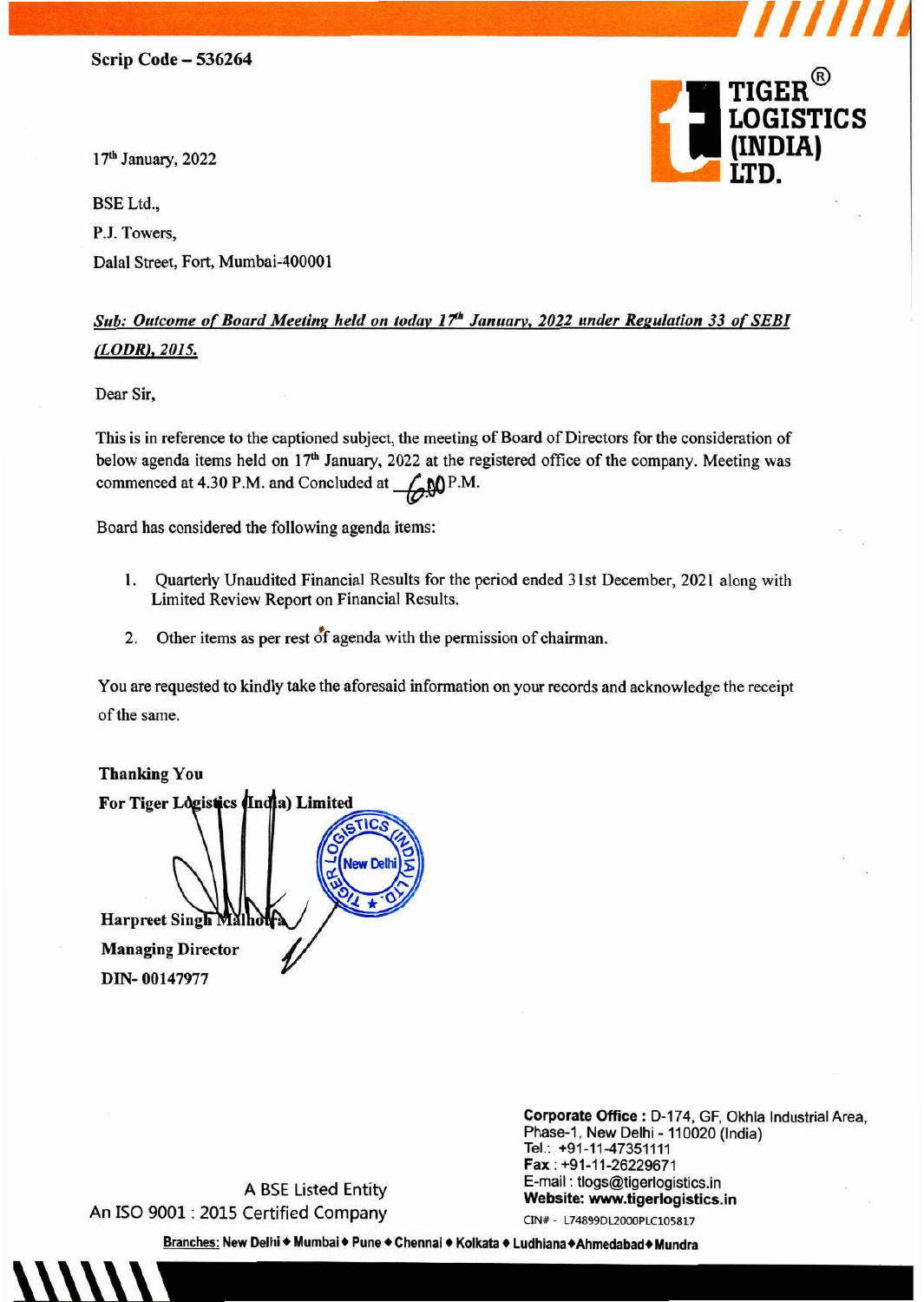

 $\frac{1}{1}$ 

#### **TIGER LOGISTICS (INDIA) LIMITED** STATEMENT OF PROFIT AND LOSS AS AT DECEMBER 31, 2021

|                                                                    |                                                                                                                                                                                                                                                                                                                                                                                                                                                                                                                                                                                                                            |                                                                    |                                                                                |                                                                               |                                                                                                | (Amount in INR Lakhs)                                                                                                                                                         |
|--------------------------------------------------------------------|----------------------------------------------------------------------------------------------------------------------------------------------------------------------------------------------------------------------------------------------------------------------------------------------------------------------------------------------------------------------------------------------------------------------------------------------------------------------------------------------------------------------------------------------------------------------------------------------------------------------------|--------------------------------------------------------------------|--------------------------------------------------------------------------------|-------------------------------------------------------------------------------|------------------------------------------------------------------------------------------------|-------------------------------------------------------------------------------------------------------------------------------------------------------------------------------|
| <b>Particulars</b>                                                 | <b>For The Quarter Ended</b>                                                                                                                                                                                                                                                                                                                                                                                                                                                                                                                                                                                               |                                                                    |                                                                                |                                                                               | <b>For The Year</b><br><b>Ended</b>                                                            |                                                                                                                                                                               |
|                                                                    | December 31,<br>2021                                                                                                                                                                                                                                                                                                                                                                                                                                                                                                                                                                                                       | September 30,<br>2021                                              | December 31.<br>2020                                                           | December 31.<br>2021                                                          | December 31,<br>2020                                                                           | March 31, 2021                                                                                                                                                                |
|                                                                    | <b>Unaudited</b>                                                                                                                                                                                                                                                                                                                                                                                                                                                                                                                                                                                                           | <b>Unaudited</b>                                                   | <b>Unaudited</b>                                                               | <b>Unaudited</b>                                                              | <b>Unaudited</b>                                                                               | Audited                                                                                                                                                                       |
| <b>INCOMES</b>                                                     |                                                                                                                                                                                                                                                                                                                                                                                                                                                                                                                                                                                                                            |                                                                    |                                                                                |                                                                               |                                                                                                |                                                                                                                                                                               |
| <b>Revenue From Operations</b>                                     | 19,190.85                                                                                                                                                                                                                                                                                                                                                                                                                                                                                                                                                                                                                  | 17,094.41                                                          |                                                                                | 44.446.00                                                                     |                                                                                                | 16,787.43                                                                                                                                                                     |
| Other Income                                                       | 95.92                                                                                                                                                                                                                                                                                                                                                                                                                                                                                                                                                                                                                      | 227.95                                                             | 4.92                                                                           | 138.06                                                                        | 8.11                                                                                           | 138.43                                                                                                                                                                        |
| <b>Total Income</b>                                                | 19,286.77                                                                                                                                                                                                                                                                                                                                                                                                                                                                                                                                                                                                                  | 17,322.36                                                          | 4.761.06                                                                       | 44,584.06                                                                     | 10,405.96                                                                                      | 16,925.86                                                                                                                                                                     |
|                                                                    |                                                                                                                                                                                                                                                                                                                                                                                                                                                                                                                                                                                                                            |                                                                    |                                                                                |                                                                               |                                                                                                |                                                                                                                                                                               |
|                                                                    | 17,564.22                                                                                                                                                                                                                                                                                                                                                                                                                                                                                                                                                                                                                  | 15,654.35                                                          | 4,128.25                                                                       | 40,551.42                                                                     | 10,166.33                                                                                      | 15,471.31                                                                                                                                                                     |
|                                                                    | 274.11                                                                                                                                                                                                                                                                                                                                                                                                                                                                                                                                                                                                                     | 268.23                                                             | 203.53                                                                         | 796.29                                                                        | 569.12                                                                                         | 973.52                                                                                                                                                                        |
| <b>Finance costs</b>                                               | 19.19                                                                                                                                                                                                                                                                                                                                                                                                                                                                                                                                                                                                                      | 45.36                                                              | 40.11                                                                          | 103.77                                                                        | 127.96                                                                                         | 170.81                                                                                                                                                                        |
|                                                                    | 19.90                                                                                                                                                                                                                                                                                                                                                                                                                                                                                                                                                                                                                      | 19.95                                                              | 22.27                                                                          | 59.99                                                                         | 67.91                                                                                          | 89.14                                                                                                                                                                         |
|                                                                    | 264.26                                                                                                                                                                                                                                                                                                                                                                                                                                                                                                                                                                                                                     | 430.05                                                             | 190.57                                                                         | 600.64                                                                        | 868.06                                                                                         | 1,332.33                                                                                                                                                                      |
| <b>Total Expenses</b>                                              | 18,141.69                                                                                                                                                                                                                                                                                                                                                                                                                                                                                                                                                                                                                  | 16,417.93                                                          | 4,584.74                                                                       | 42,112.11                                                                     | 11,799.39                                                                                      | 18,037.10                                                                                                                                                                     |
| Profit/(loss) before exceptional items and tax                     | 1,145.08                                                                                                                                                                                                                                                                                                                                                                                                                                                                                                                                                                                                                   | 904.43                                                             | 176.32                                                                         | 2,471.95                                                                      |                                                                                                | (1111.24)                                                                                                                                                                     |
|                                                                    |                                                                                                                                                                                                                                                                                                                                                                                                                                                                                                                                                                                                                            |                                                                    |                                                                                |                                                                               |                                                                                                | 100.76                                                                                                                                                                        |
| Profit/(loss) before tax                                           |                                                                                                                                                                                                                                                                                                                                                                                                                                                                                                                                                                                                                            |                                                                    |                                                                                |                                                                               |                                                                                                | (1212.00)                                                                                                                                                                     |
|                                                                    |                                                                                                                                                                                                                                                                                                                                                                                                                                                                                                                                                                                                                            |                                                                    |                                                                                |                                                                               |                                                                                                |                                                                                                                                                                               |
| <b>Current tax</b>                                                 |                                                                                                                                                                                                                                                                                                                                                                                                                                                                                                                                                                                                                            |                                                                    |                                                                                |                                                                               |                                                                                                |                                                                                                                                                                               |
|                                                                    |                                                                                                                                                                                                                                                                                                                                                                                                                                                                                                                                                                                                                            |                                                                    |                                                                                |                                                                               |                                                                                                | 33.10                                                                                                                                                                         |
|                                                                    |                                                                                                                                                                                                                                                                                                                                                                                                                                                                                                                                                                                                                            |                                                                    |                                                                                |                                                                               |                                                                                                | (2.65)                                                                                                                                                                        |
|                                                                    |                                                                                                                                                                                                                                                                                                                                                                                                                                                                                                                                                                                                                            |                                                                    |                                                                                |                                                                               |                                                                                                | (1242.45)                                                                                                                                                                     |
|                                                                    |                                                                                                                                                                                                                                                                                                                                                                                                                                                                                                                                                                                                                            |                                                                    |                                                                                |                                                                               |                                                                                                |                                                                                                                                                                               |
|                                                                    |                                                                                                                                                                                                                                                                                                                                                                                                                                                                                                                                                                                                                            |                                                                    |                                                                                |                                                                               |                                                                                                | 167.02                                                                                                                                                                        |
|                                                                    |                                                                                                                                                                                                                                                                                                                                                                                                                                                                                                                                                                                                                            |                                                                    |                                                                                |                                                                               |                                                                                                | 2.78                                                                                                                                                                          |
|                                                                    |                                                                                                                                                                                                                                                                                                                                                                                                                                                                                                                                                                                                                            |                                                                    |                                                                                |                                                                               |                                                                                                |                                                                                                                                                                               |
|                                                                    |                                                                                                                                                                                                                                                                                                                                                                                                                                                                                                                                                                                                                            |                                                                    |                                                                                |                                                                               |                                                                                                | 169.79                                                                                                                                                                        |
|                                                                    |                                                                                                                                                                                                                                                                                                                                                                                                                                                                                                                                                                                                                            |                                                                    |                                                                                |                                                                               |                                                                                                |                                                                                                                                                                               |
|                                                                    |                                                                                                                                                                                                                                                                                                                                                                                                                                                                                                                                                                                                                            |                                                                    |                                                                                |                                                                               |                                                                                                | (1072.66)                                                                                                                                                                     |
| Earnings per equity share<br>Equity shares of par value ₹10/- each |                                                                                                                                                                                                                                                                                                                                                                                                                                                                                                                                                                                                                            |                                                                    |                                                                                |                                                                               |                                                                                                |                                                                                                                                                                               |
| <b>Diluted</b>                                                     |                                                                                                                                                                                                                                                                                                                                                                                                                                                                                                                                                                                                                            |                                                                    |                                                                                |                                                                               |                                                                                                | (10.15)<br>(10.15)                                                                                                                                                            |
|                                                                    | <b>EXPENSES</b><br><b>Operating expenses</b><br><b>Employee benefits expense</b><br>Depreciation and amortization expense<br>Other expenses<br><b>Exceptional Items</b><br>Tax expense:<br>Deferred tax<br>Tax paid/adjustment made for earlier years<br>Profit/(loss) for the period<br><b>Other Comprehensive Income</b><br>Items that will not be reclassified subsequently to (profit) or loss<br>Items that will be reclassified subsequently to (profit) or loss<br><b>Current Tax</b><br><b>Total Other Comprehensive Income for the period</b><br><b>Total Comprehensive Income for the period</b><br><b>Basic</b> | 1,145.08<br>151.00<br>5.20<br>988.88<br>(0.04)<br>(0.04)<br>988.84 | 904.43<br>64.00<br>(12.15)<br>852.57<br>2.54<br>2.54<br>855.11<br>9.35<br>9.35 | 4,756.15<br>176.32<br>49.40<br>0.54<br>126.38<br>2.00<br>2.00<br>8.09<br>8.09 | 2,471.95<br>214.00<br>(9.28)<br>2,267.23<br>2.50<br>2.50<br>128.38<br>2,269.73<br>1.21<br>1.21 | <b>For The Nine Months Ended</b><br>10.397.85<br>(1393.43)<br>(1393.43)<br>(6.41)<br>(1387.02)<br>3.29<br>19.72<br>23.01<br>(1364.01)<br>(12.90)<br>21.47<br>21.47<br>(12.90) |

NOTES:

nies (indian accounting standards) rules, 2015 (Ind AS) (amended) as presribed under section 133 of the companies act, 2013 and other recognised accounting practices and 1 The Financial results are prepared in a with the o polices, as applicable

2 The Statement of unaudited Financial results for the Quarter and Nine months ended December 31, 2021 has been reviewed by the Audit Committee and approved by board of Directors at their respective meetings held on Januar . The Statutory Auditor has conducted review of these results pursuants to the regulation 33 of the securities and Exchange board of india (listing obligation and disclosure requirements) regulations , 2015 as amended . Th qualification in the report issued by Auditors. No Investor Complaint received in this Quarter.

|                   | 3 The company does not have more than one segment eligible for reporting.Previous Quarter/Year has been regrouped/reclassified, where ever necessary.The result of the company may be downloaded from BSE and the company webs |
|-------------------|--------------------------------------------------------------------------------------------------------------------------------------------------------------------------------------------------------------------------------|
| Place : New Delhi | Harpreet Singh Malhotra (Bin : 001479                                                                                                                                                                                          |
| Date: 17.01.2022  | <b>Managing Director</b>                                                                                                                                                                                                       |

Corporate Office : D-174, GF, Okhla Industrial Area, Phase-1, New Delhi - 110020 (India) Tel.: +91-11-47351111 Fax: +91-11-26229671 E-mail: tlogs@tigerlogistics.in Website: www.tigerlogistics.in

A BSE Listed Entity An ISO 9001 : 2015 Certified Company

CIN# - L74899DL2000PLC105817

Branches: New Delhi + Mumbai + Pune + Chennai + Kolkata + Ludhiana + Ahmedabad + Mundra